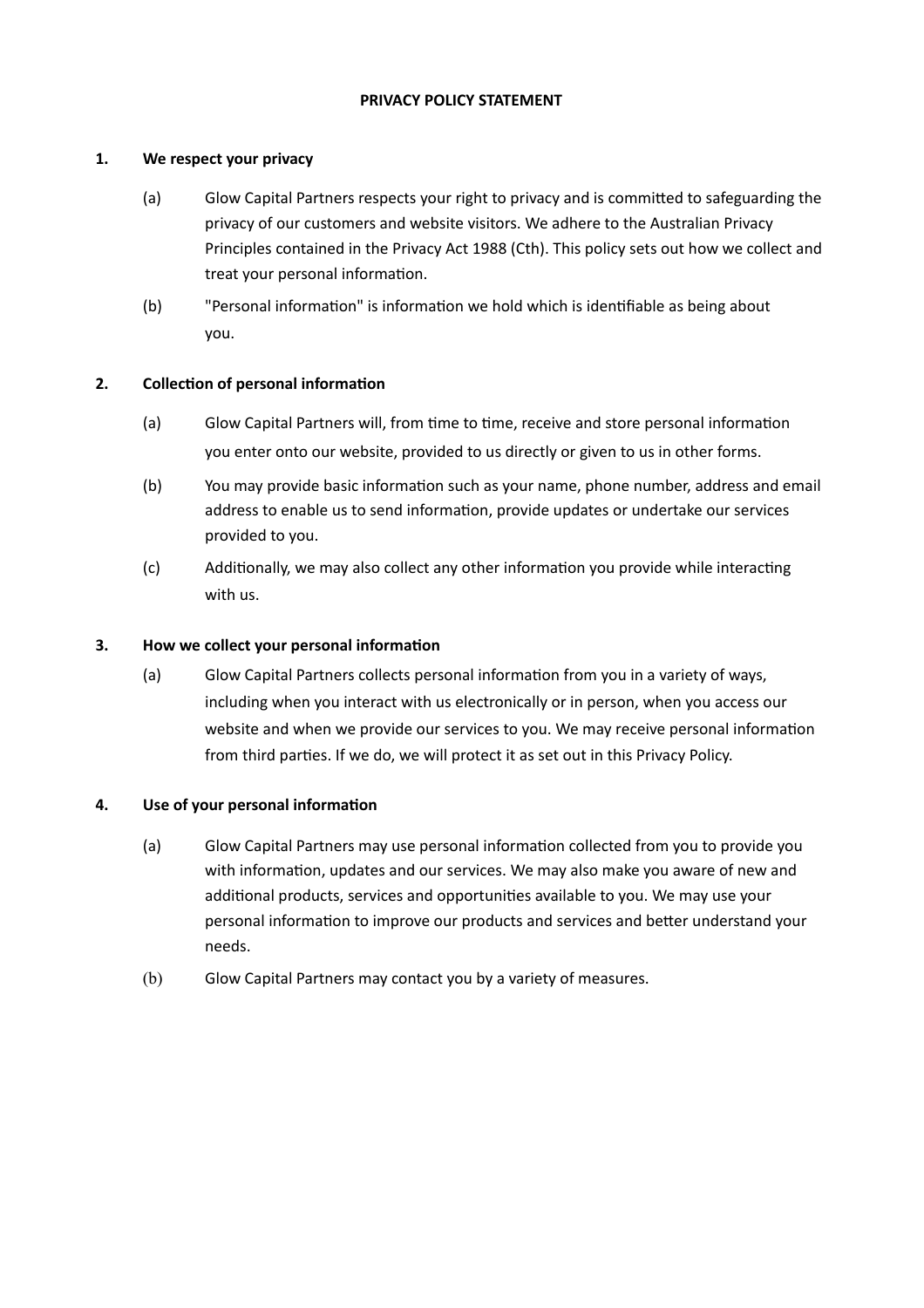## **5. Disclosure of your personal information**

- (a) We may disclose your personal information to any of our employees, officers, insurers, professional advisers, agents, suppliers or subcontractors insofar as reasonably necessary for the purposes set out in this Policy. Personal information is only supplied to a third party when it is required for the delivery of our services.
- (b) We may from time to time need to disclose personal information to comply with a legal requirement, such as a law, regulation, court order, subpoena, warrant, in the course of a legal proceeding or in response to a law enforcement agency request.
- (c) We may also use your personal information to protect the copyright, trademarks, legal rights, property or safety of Glow Capital Partners, its customers or third parties.
- (d) Information that we collect may from time to time be stored, processed in or transferred between parties located in countries outside of Australia.
- (e) If there is a change of control in our business or a sale or transfer of business assets, we reserve the right to transfer to the extent permissible at law our user databases, together with any personal information and non-personal information contained in those databases. This information may be disclosed to a potential purchaser under an agreement to maintain confidentiality. We would seek to only disclose information in good faith and where required by any of the above circumstances.
- (f) By providing us with personal information, you consent to the terms of this Privacy Policy and the types of disclosure covered by this Policy. Where we disclose your personal information to third parties, we will request that the third party follow this Policy regarding handling your personal information.

# **6. Security of your personal information**

- (a) Glow Capital Partners is committed to ensuring that the information you provide to us is secure. In order to prevent unauthorised access or disclosure, we have put in place suitable physical, electronic and managerial procedures to safeguard and secure information and protect it from misuse, interference, loss and unauthorised access, modification and disclosure.
- (b) The transmission and exchange of information is carried out at your own risk. We cannot guarantee the security of any information that you transmit to us, or receive from us. Although we take measures to safeguard against unauthorised disclosures of information, we cannot assure you that personal information that we collect will not be disclosed in a manner that is inconsistent with this Privacy Policy.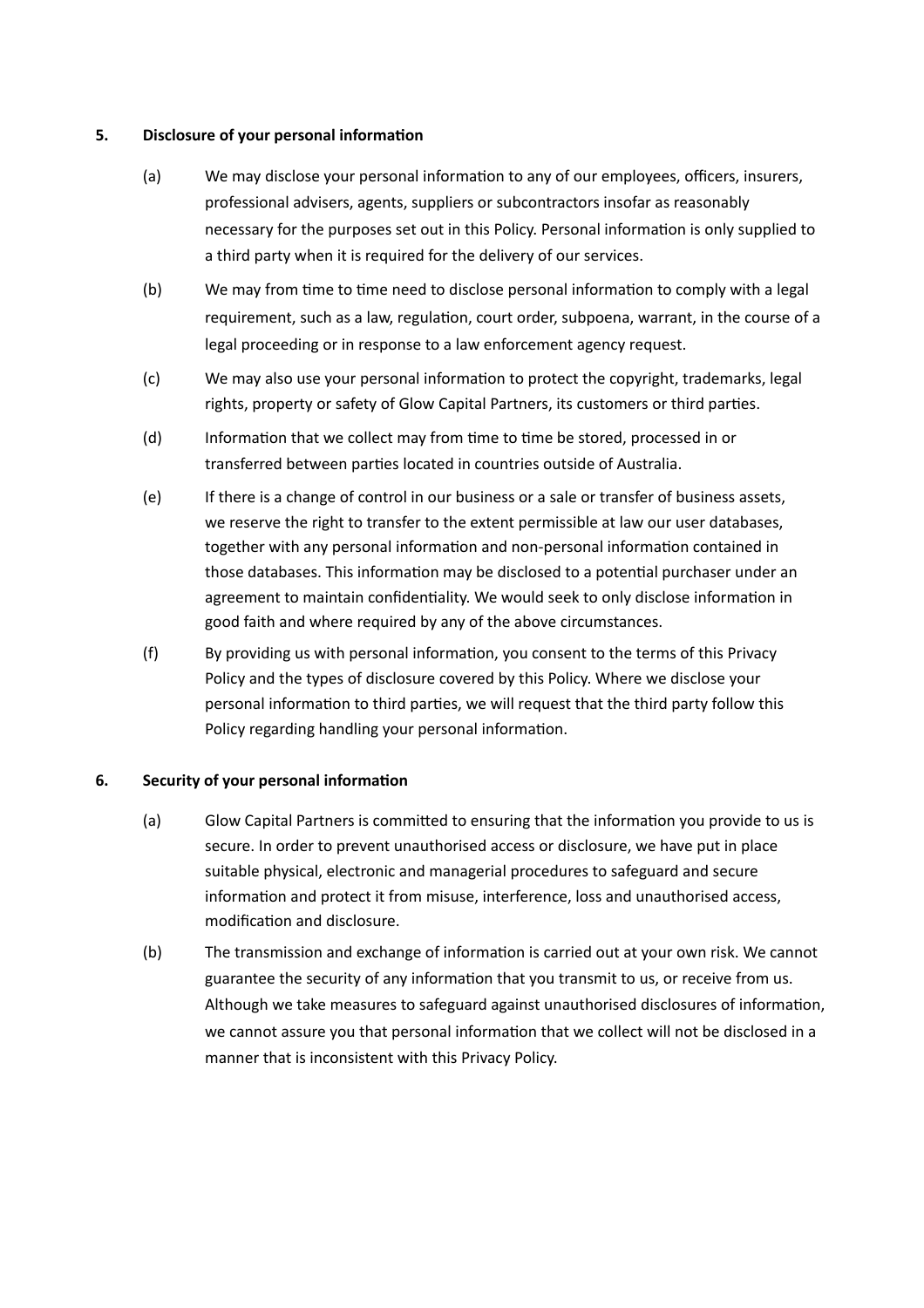#### **7. Access to your personal information**

- (a) You may request details of personal information that we hold about you in accordance with the provisions of the Privacy Act 1988 (Cth). A small administrative fee may be payable for the provision of information. If you would like a copy of the information, which we hold about you or believe that any information we hold on you is inaccurate, out of date, incomplete, irrelevant or misleading, please email us.
- (b) We reserve the right to refuse to provide you with information that we hold about you, in certain circumstances set out in the Privacy Act.

#### **8. Complaints about privacy**

(a) If you have any complaints about our privacy practises, please feel free to send in details of your complaints to us. We take complaints very seriously and will respond shortly after receiving written notice of your complaint.

# **9. Changes to Privacy Policy**

(a) Please be aware that we may change this Privacy Policy in the future. We may modify this Policy at any time, in our sole discretion and all modifications will be effective immediately upon our posting of the modifications on our website or notice board. Please check back from time to time to review our Privacy Policy.

#### **10. Website**

#### (a) *When you visit our website*

When you come to our website, we may collect certain information such as browser type, operating system, website visited immediately before coming to our site, etc. This information is used in an aggregated manner to analyse how people use our site, such that we can improve our service.

#### (b) *Cookies*

We may from time to time use cookies on our website. Cookies are very small files which a website uses to identify you when you come back to the site and to store details about your use of the site. Cookies are not malicious programs that access or damage your computer. Most web browsers automatically accept cookies but you can choose to reject cookies by changing your browser settings. However, this may prevent you from taking full advantage of our website. Our website may from time to time use cookies to analyses website traffic and help us provide a better website visitor experience. In addition, cookies may be used to serve relevant ads to website visitors through third party services such as Google Adwords. These ads may appear on this website or other websites you visit.